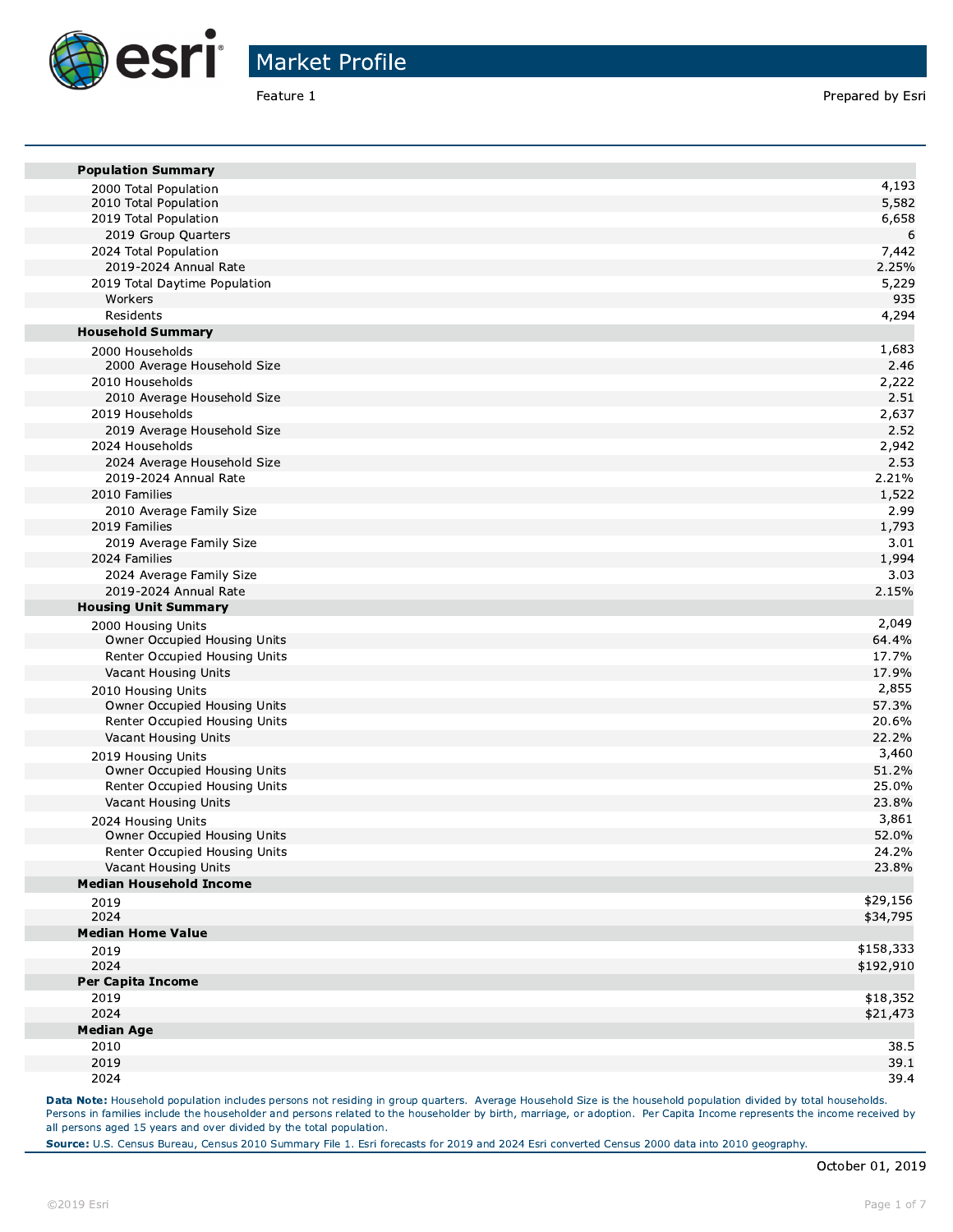

| Feature 1                                   | Prepared by Es  |
|---------------------------------------------|-----------------|
|                                             |                 |
| 2019 Households by Income                   |                 |
| Household Income Base                       | 2,637           |
| $<$ \$15,000                                | 17.4%           |
| \$15,000 - \$24,999                         | 27.4%           |
| \$25,000 - \$34,999                         | 10.8%<br>11.2%  |
| \$35,000 - \$49,999<br>\$50,000 - \$74,999  | 16.9%           |
| \$75,000 - \$99,999                         | 6.7%            |
| \$100,000 - \$149,999                       | 5.8%            |
| \$150,000 - \$199,999                       | 3.1%            |
| \$200,000+                                  | 0.7%            |
| Average Household Income                    | \$46,333        |
| 2024 Households by Income                   |                 |
| Household Income Base                       | 2,942           |
| $<$ \$15,000                                | 15.0%           |
| \$15,000 - \$24,999                         | 24.4%           |
| \$25,000 - \$34,999                         | 10.7%           |
| \$35,000 - \$49,999                         | 10.9%           |
| \$50,000 - \$74,999                         | 17.3%           |
| \$75,000 - \$99,999                         | 8.8%            |
| \$100,000 - \$149,999                       | 7.9%            |
| \$150,000 - \$199,999                       | 3.9%            |
| \$200,000+                                  | 1.0%            |
| Average Household Income                    | \$54,314        |
| 2019 Owner Occupied Housing Units by Value  |                 |
| Total                                       | 1,773           |
| $<$ \$50,000                                | 14.8%           |
| \$50,000 - \$99,999                         | 19.1%           |
| \$100,000 - \$149,999                       | 12.1%           |
| \$150,000 - \$199,999                       | 24.2%           |
| \$200,000 - \$249,999                       | 10.5%           |
| \$250,000 - \$299,999                       | 5.6%            |
| \$300,000 - \$399,999                       | 12.0%           |
| \$400,000 - \$499,999                       | 0.4%            |
| \$500,000 - \$749,999                       | 1.4%            |
| \$750,000 - \$999,999                       | $0.0\%$         |
| \$1,000,000 - \$1,499,999                   | 0.0%            |
| \$1,500,000 - \$1,999,999<br>$$2,000,000 +$ | $0.0\%$<br>0.0% |
| Average Home Value                          | \$166,892       |
| 2024 Owner Occupied Housing Units by Value  |                 |
| Total                                       | 2,006           |
| $<$ \$50,000                                | 7.7%            |
| \$50,000 - \$99,999                         | 10.4%           |
| \$100,000 - \$149,999                       | 14.5%           |
| \$150,000 - \$199,999                       | 20.4%           |
| \$200,000 - \$249,999                       | 12.8%           |
| \$250,000 - \$299,999                       | 7.8%            |
| \$300,000 - \$399,999                       | 23.0%           |
| \$400,000 - \$499,999                       | 0.7%            |
| \$500,000 - \$749,999                       | 2.8%            |
| \$750,000 - \$999,999                       | 0.0%            |
| \$1,000,000 - \$1,499,999                   | 0.0%            |
| \$1,500,000 - \$1,999,999                   | $0.0\%$         |
| $$2,000,000 +$                              | 0.0%            |
| Average Home Value                          | \$215,017       |
|                                             |                 |

**Data Note:** Income represents the preceding year, expressed in current dollars. Household income includes wage and salary earnings, interest dividends, het rents, pensions, SSI and weirare payments, child support, and allmony.

**Source:** U.S. Census Bureau, Census 2010 Summary File 1. Esri forecasts for 2019 and 2024 Esri converted Census 2000 data into 2010 geography.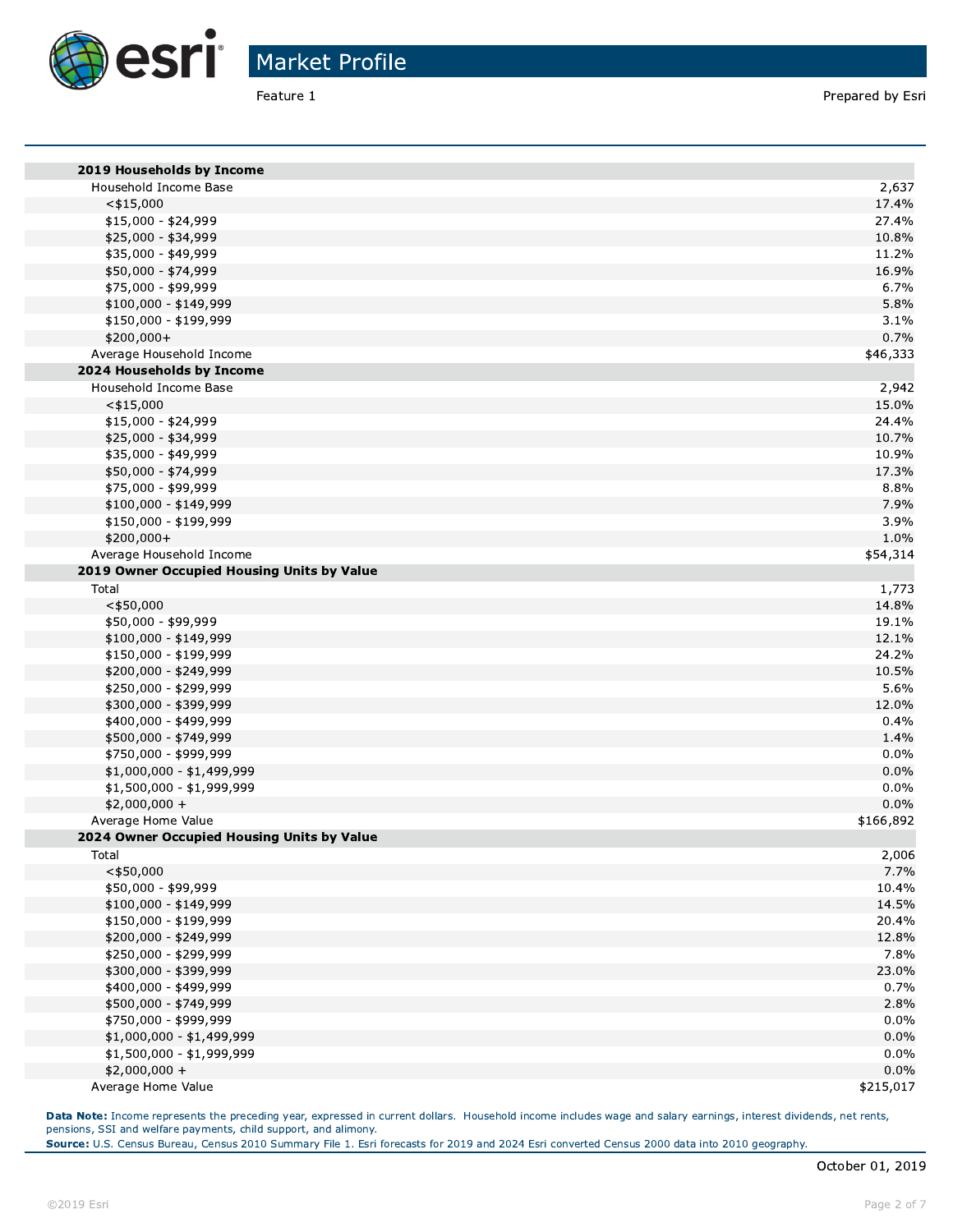

| 2010 Population by Age |       |
|------------------------|-------|
| Total                  | 5,582 |
| $0 - 4$                | 7.5%  |
| $5 - 9$                | 7.1%  |
| $10 - 14$              | 6.7%  |
| $15 - 24$              | 12.3% |
| $25 - 34$              | 12.5% |
| $35 - 44$              | 11.3% |
| $45 - 54$              | 13.9% |
| $55 - 64$              | 11.6% |
| $65 - 74$              | 10.4% |
| $75 - 84$              | 5.1%  |
| $85 +$                 | 1.6%  |
| $18 +$                 | 74.8% |
| 2019 Population by Age |       |
| Total                  | 6,658 |
| $0 - 4$                | 6.8%  |
| $5 - 9$                | 6.8%  |
| $10 - 14$              | 6.6%  |
| $15 - 24$              | 11.9% |
| $25 - 34$              | 13.0% |
| $35 - 44$              | 11.4% |
| $45 - 54$              | 11.7% |
| $55 - 64$              | 12.3% |
| $65 - 74$              | 11.6% |
| $75 - 84$              | 5.9%  |
| $85 +$                 | 2.0%  |
| $18 +$                 | 76.2% |
| 2024 Population by Age |       |
| Total                  | 7,442 |
| $0 - 4$                | 6.8%  |
| $5 - 9$                | 6.8%  |
| $10 - 14$              | 6.9%  |
| $15 - 24$              | 11.9% |
| $25 - 34$              | 12.1% |
| $35 - 44$              | 12.2% |
| $45 - 54$              | 11.2% |
| $55 - 64$              | 12.3% |
| $65 - 74$              | 10.6% |
| $75 - 84$              | 7.3%  |
| $85 +$                 | 1.9%  |
| $18 +$                 | 75.7% |
| 2010 Population by Sex |       |
| Males                  | 2,767 |
| Females                | 2,815 |
| 2019 Population by Sex |       |
| Males                  | 3,297 |
| Females                | 3,361 |
| 2024 Population by Sex |       |
| Males                  | 3,694 |
| Females                | 3,748 |
|                        |       |

Source: U.S. Census Bureau, Census 2010 Summary File 1. Esri forecasts for 2019 and 2024 Esri converted Census 2000 data into 2010 geography.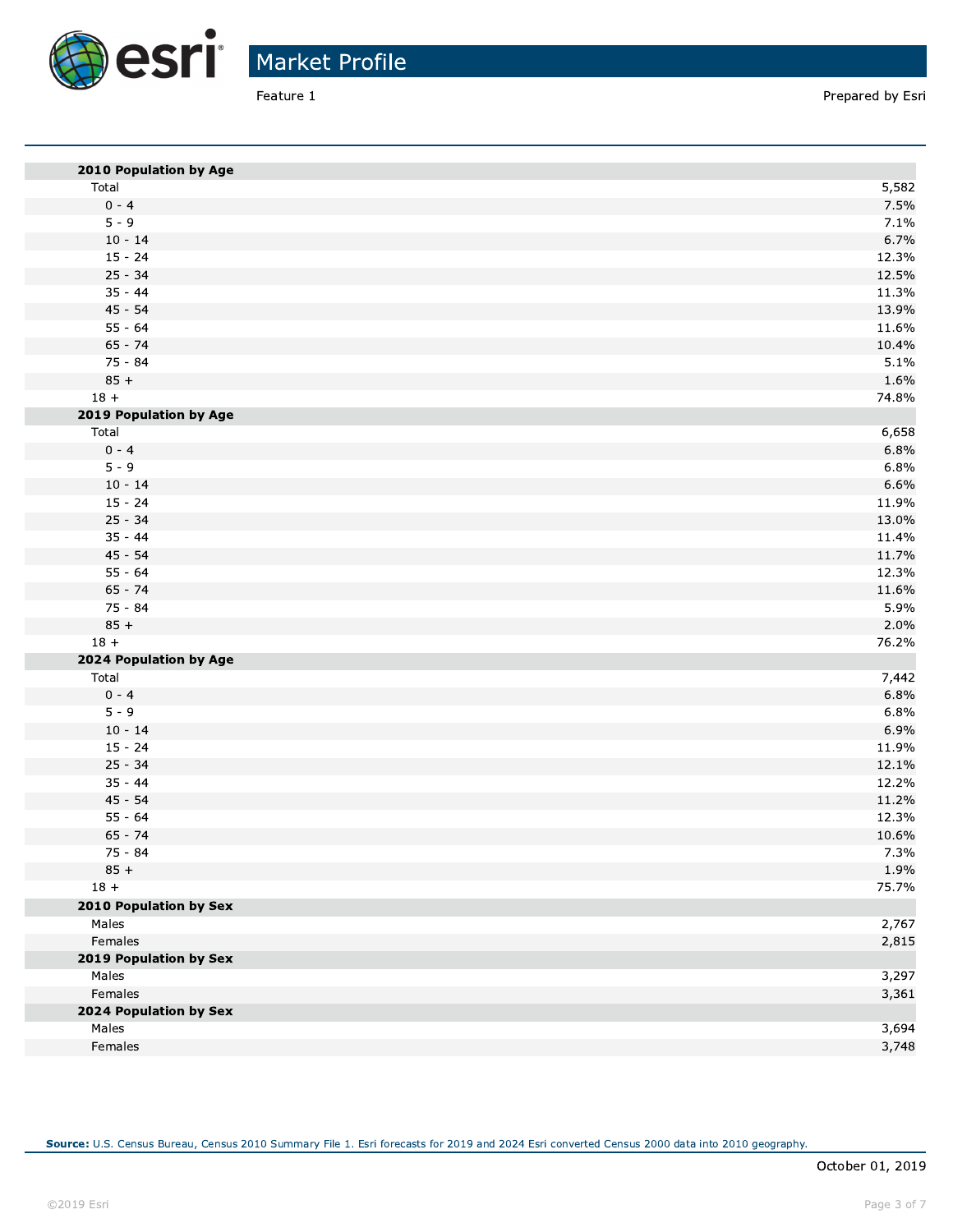

Prepared by Esri

| 2010 Population by Race/Ethnicity                  |         |
|----------------------------------------------------|---------|
| Total                                              | 5,582   |
| White Alone                                        | 84.4%   |
| <b>Black Alone</b>                                 | 7.9%    |
| American Indian Alone                              | 0.8%    |
| Asian Alone                                        | 0.6%    |
| Pacific Islander Alone                             | 0.2%    |
| Some Other Race Alone                              | 3.5%    |
| Two or More Races                                  | 2.6%    |
| Hispanic Origin                                    | 6.5%    |
| Diversity Index                                    | 36.9    |
| 2019 Population by Race/Ethnicity                  |         |
| Total                                              | 6,658   |
| White Alone                                        | 82.8%   |
| <b>Black Alone</b>                                 | 7.8%    |
| American Indian Alone                              | 0.6%    |
| Asian Alone                                        | 0.9%    |
| Pacific Islander Alone                             | 0.2%    |
| Some Other Race Alone                              | 4.3%    |
| Two or More Races                                  | 3.3%    |
| Hispanic Origin                                    | 8.0%    |
| Diversity Index                                    | 41.0    |
| 2024 Population by Race/Ethnicity                  |         |
| Total                                              | 7,442   |
| White Alone                                        | 81.8%   |
| <b>Black Alone</b>                                 | 7.8%    |
| American Indian Alone                              | 0.6%    |
| Asian Alone                                        | 1.1%    |
| Pacific Islander Alone                             | 0.2%    |
| Some Other Race Alone                              | 4.8%    |
| Two or More Races                                  | 3.8%    |
| Hispanic Origin                                    | 8.9%    |
| Diversity Index                                    | 43.5    |
| 2010 Population by Relationship and Household Type |         |
| Total                                              | 5,582   |
| In Households                                      | 99.9%   |
| In Family Households                               | 84.7%   |
| Householder                                        | 27.3%   |
| Spouse                                             | 19.0%   |
| Child                                              | 31.0%   |
| Other relative                                     | 4.1%    |
| Nonrelative                                        | 3.3%    |
| In Nonfamily Households                            | 15.2%   |
| In Group Quarters                                  | 0.1%    |
| Institutionalized Population                       | 0.0%    |
| Noninstitutionalized Population                    | $0.1\%$ |

Data Note: Persons of Hispanic Origin may be of any race. The Diversity Index measures the probability that two people from the same area will be from different race/ ethnic groups.<br>Source: U.S. Census Bureau, Census 2010 Summary File 1. Esri forecasts for 2019 and 2024 Esri converted Census 2000 data into 2010 geography.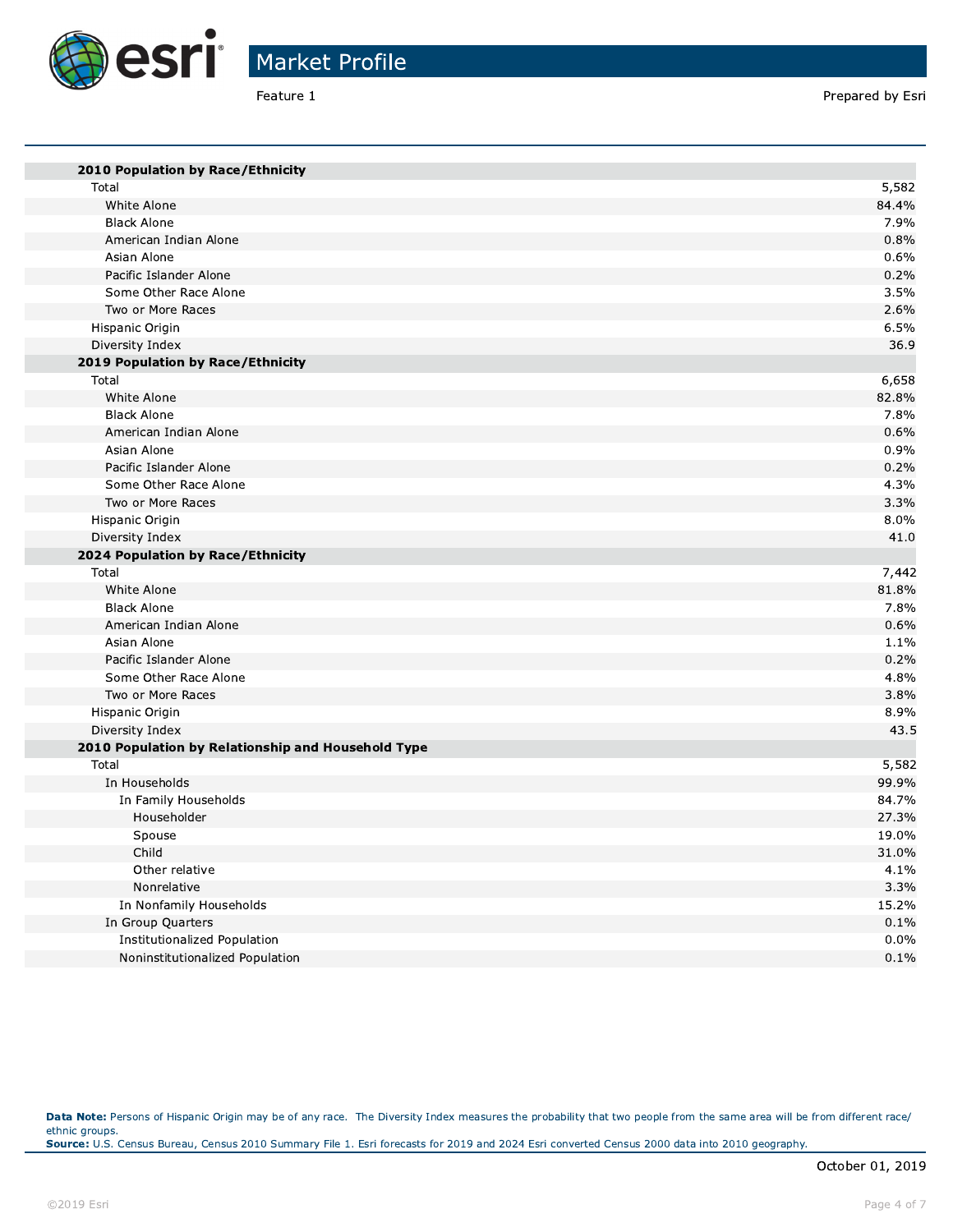

Prepared by Esri

| 2019 Population 25+ by Educational Attainment           |                |
|---------------------------------------------------------|----------------|
| Total                                                   | 4,522          |
| Less than 9th Grade                                     | 4.3%           |
| 9th - 12th Grade, No Diploma                            | 17.0%          |
| High School Graduate                                    | 30.1%          |
| GED/Alternative Credential                              | 7.5%           |
| Some College, No Degree                                 | 18.6%          |
| Associate Degree                                        | 10.8%          |
| Bachelor's Degree                                       | 6.3%           |
| Graduate/Professional Degree                            | 5.4%           |
| 2019 Population 15+ by Marital Status                   |                |
| Total                                                   | 5,313          |
| Never Married                                           | 29.0%          |
| Married                                                 | 50.1%          |
| Widowed                                                 | 6.7%           |
| Divorced                                                | 14.2%          |
| 2019 Civilian Population 16+ in Labor Force             |                |
| Civilian Employed                                       | 91.6%          |
| Civilian Unemployed (Unemployment Rate)                 | 8.4%           |
| 2019 Employed Population 16+ by Industry                |                |
| Total                                                   | 2,402          |
| Agriculture/Mining                                      | 1.6%           |
| Construction                                            | 19.1%          |
| Manufacturing                                           | 1.6%           |
| Wholesale Trade                                         | 0.5%           |
| Retail Trade                                            | 8.0%           |
| Transportation/Utilities                                | 2.4%           |
| Information                                             | 0.0%           |
| Finance/Insurance/Real Estate                           | 4.6%           |
| Services                                                | 54.6%          |
| <b>Public Administration</b>                            | 7.6%           |
| 2019 Employed Population 16+ by Occupation              |                |
| Total                                                   | 2,402          |
| White Collar                                            | 41.7%          |
| Management/Business/Financial                           | 7.3%           |
| Professional                                            | 12.6%          |
| Sales                                                   | 8.0%           |
| Administrative Support                                  | 13.8%          |
| Services                                                | 35.3%          |
| <b>Blue Collar</b>                                      | 23.0%          |
| Farming/Forestry/Fishing                                | $0.0\%$        |
| Construction/Extraction                                 | 12.7%          |
| Installation/Maintenance/Repair                         | 2.8%           |
| Production                                              | 1.7%           |
| Transportation/Material Moving                          | 5.7%           |
| 2010 Population By Urban/ Rural Status                  |                |
| <b>Total Population</b>                                 | 5,582          |
| Population Inside Urbanized Area                        | $0.0\%$        |
| Population Inside Urbanized Cluster<br>Rural Population | 45.6%<br>54.4% |
|                                                         |                |

Source: U.S. Census Bureau, Census 2010 Summary File 1. Esri forecasts for 2019 and 2024 Esri converted Census 2000 data into 2010 geography.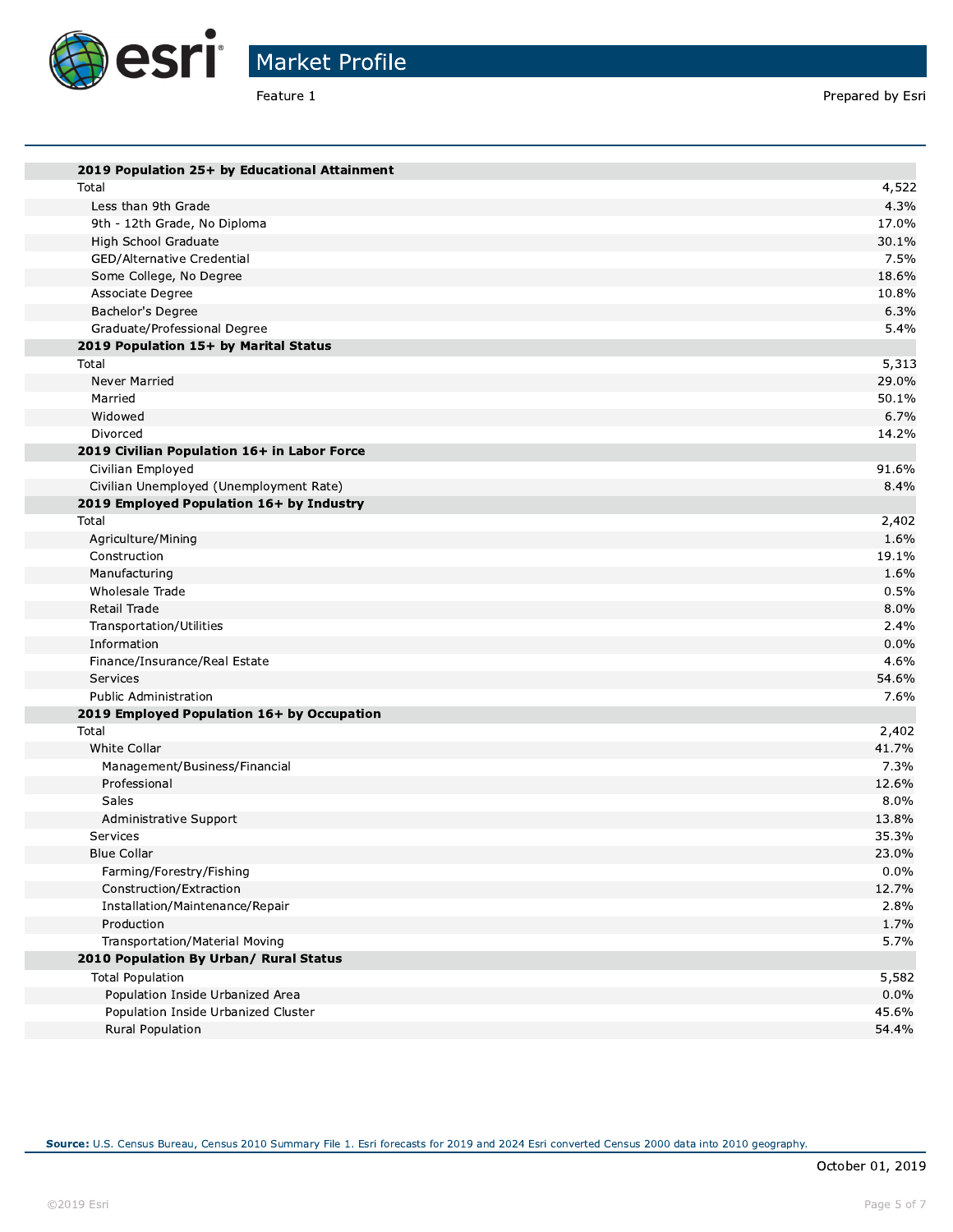

Prepared by Esri

| 2010 Households by Type                       |       |
|-----------------------------------------------|-------|
| Total                                         | 2,222 |
| Households with 1 Person                      | 26.6% |
| Households with 2+ People                     | 73.4% |
| Family Households                             | 68.5% |
| Husband-wife Families                         | 47.8% |
| With Related Children                         | 17.9% |
| Other Family (No Spouse Present)              | 20.7% |
| Other Family with Male Householder            | 6.3%  |
| With Related Children                         | 4.2%  |
| Other Family with Female Householder          | 14.4% |
| With Related Children                         | 9.9%  |
| Nonfamily Households                          | 5.0%  |
| All Households with Children                  | 32.6% |
|                                               |       |
| Multigenerational Households                  | 4.2%  |
| <b>Unmarried Partner Households</b>           | 7.2%  |
| Male-female                                   | 6.5%  |
| Same-sex                                      | 0.6%  |
| 2010 Households by Size                       |       |
| Total                                         | 2,222 |
| 1 Person Household                            | 26.6% |
| 2 Person Household                            | 35.7% |
| 3 Person Household                            | 15.5% |
| 4 Person Household                            | 12.2% |
| 5 Person Household                            | 5.5%  |
| 6 Person Household                            | 2.6%  |
| 7 + Person Household                          | 2.0%  |
| 2010 Households by Tenure and Mortgage Status |       |
| Total                                         | 2,222 |
| Owner Occupied                                | 73.6% |
| Owned with a Mortgage/Loan                    | 42.5% |
| Owned Free and Clear                          | 31.1% |
| Renter Occupied                               | 26.4% |
| 2010 Housing Units By Urban/ Rural Status     |       |
| <b>Total Housing Units</b>                    | 2,855 |
| Housing Units Inside Urbanized Area           | 0.0%  |
| Housing Units Inside Urbanized Cluster        | 40.9% |
| <b>Rural Housing Units</b>                    | 59.1% |
|                                               |       |

Data Note: Households with children include any households with people under age 18, related or not. Multigenerational households are families with 3 or more parentchild relationships. Unmarried partner households are usually classified as nonfamily households unless there is another member of the household related to the householder. Multigenerational and unmarried partner households are reported only to the tract level. Esri estimated block group data, which is used to estimate polygons or non-standard geography.

Source: U.S. Census Bureau, Census 2010 Summary File 1. Esri forecasts for 2019 and 2024 Esri converted Census 2000 data into 2010 geography.

a.